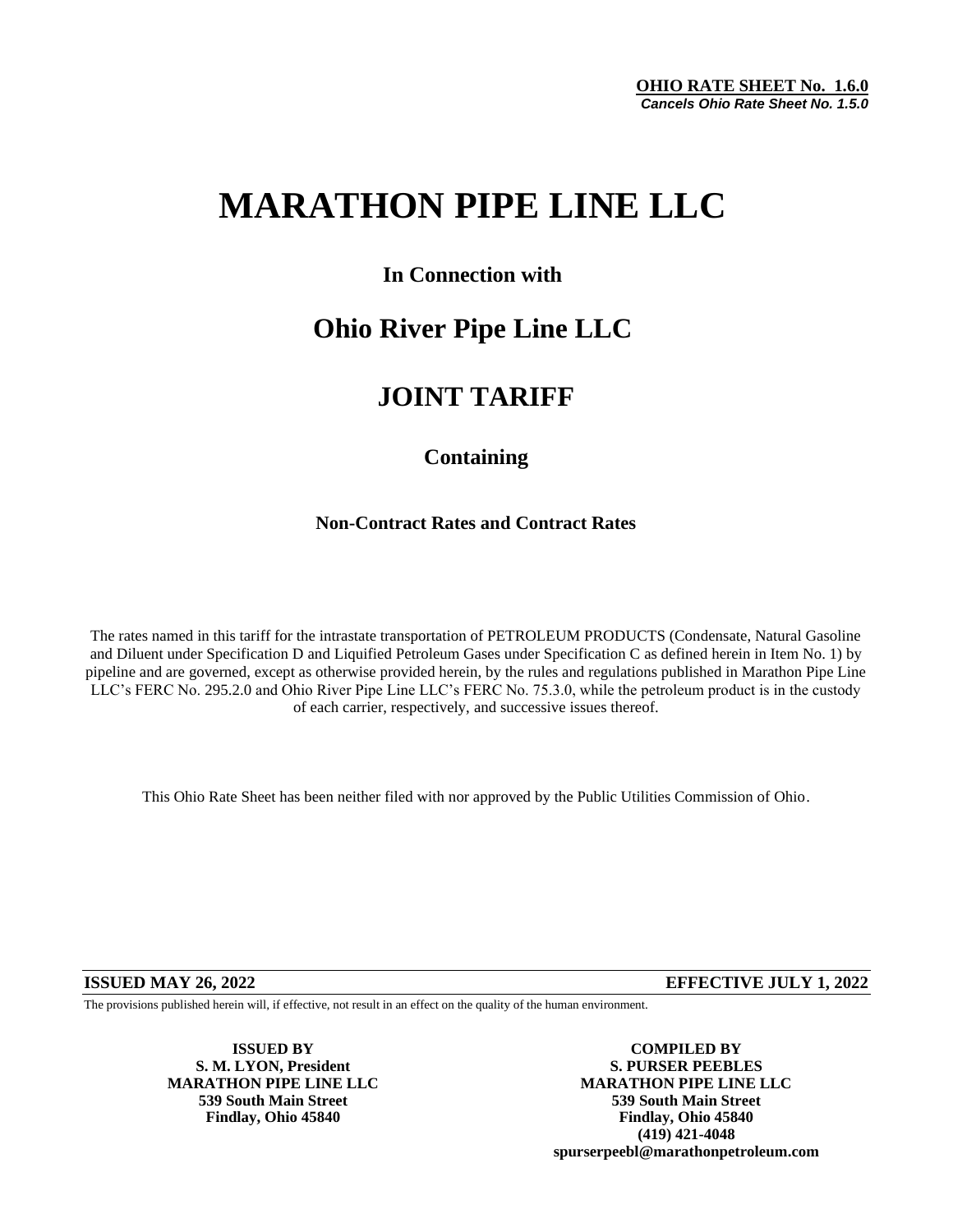**Rate Table: All rates in Table 1 are [W] unchanged increased.**

| <b>Table 1</b><br><b>Specification D Rates</b>               |                     |                                |                      |                      |                     |  |
|--------------------------------------------------------------|---------------------|--------------------------------|----------------------|----------------------|---------------------|--|
| <b>Joint Rates</b><br>In cents per barrel of 42 U.S. Gallons |                     |                                |                      |                      |                     |  |
| From Origin of:<br><b>Cadiz, Harrison County, Ohio</b>       |                     |                                |                      |                      |                     |  |
| Scio, Harrison County, Ohio                                  |                     |                                |                      |                      |                     |  |
| <b>Hopedale, Harrison County, Ohio</b>                       |                     |                                |                      |                      |                     |  |
| To a Destination of:                                         | Uncommitted<br>Rate | Committed Rates <sup>(a)</sup> |                      |                      |                     |  |
|                                                              |                     | Priority Rate                  | 15 Year Term<br>Rate | 10 Year Term<br>Rate | 5 Year Term<br>Rate |  |
| (Route 1) Canton,<br><b>Stark County, Ohio</b>               | 259.99              | 260.99                         | 173.32               | 196.42               | 219.54              |  |
| (Route 2) Lima,<br>Allen County, Ohio                        | 560.40              | 561.40                         | 433.30               | 473.74               | 519.96              |  |

*(a) All Committed Rates are only available to Shippers who have executed a Transportation Service Agreement with Carrier in response of the February 2015 Binding Open Season to commit to transporting, or paying a deficiency fee in lieu thereof, a certain specified volume of product. Committed Priority Rates will only be charged to Committed Priority Shipper during prorationing, otherwise term rates will apply.*

| [C] Table 2 is new. |  |
|---------------------|--|
|---------------------|--|

| Table 2                                                                                  |                         |  |  |  |
|------------------------------------------------------------------------------------------|-------------------------|--|--|--|
| <b>Specification C Rate</b>                                                              |                         |  |  |  |
| <b>Joint Rate</b><br>In cents per barrel of 42 U.S. Gallons                              |                         |  |  |  |
| <b>From Origin of:</b><br>Scio, Harrison County, Ohio<br>Hopedale, Harrison County, Ohio |                         |  |  |  |
| To a Destination of:                                                                     | <b>Uncommitted Rate</b> |  |  |  |
| (Route 2) Lima, Allen County, Ohio                                                       | $[I]$ 570.80            |  |  |  |

**Route 1:** Marathon Pipe Line LLC from Cadiz, Scio or Hopedale to East Sparta. Ohio River Pipe Line LLC within East Sparta. Marathon Pipe Line LLC from East Sparta to Canton.

**Route 2:** Marathon Pipe Line LLC from Cadiz, Scio or Hopedale to East Sparta. Ohio River Pipe Line LLC from East Sparta to Heath and Heath to Harpster. Marathon Pipe Line LLC from Harpster to Lima.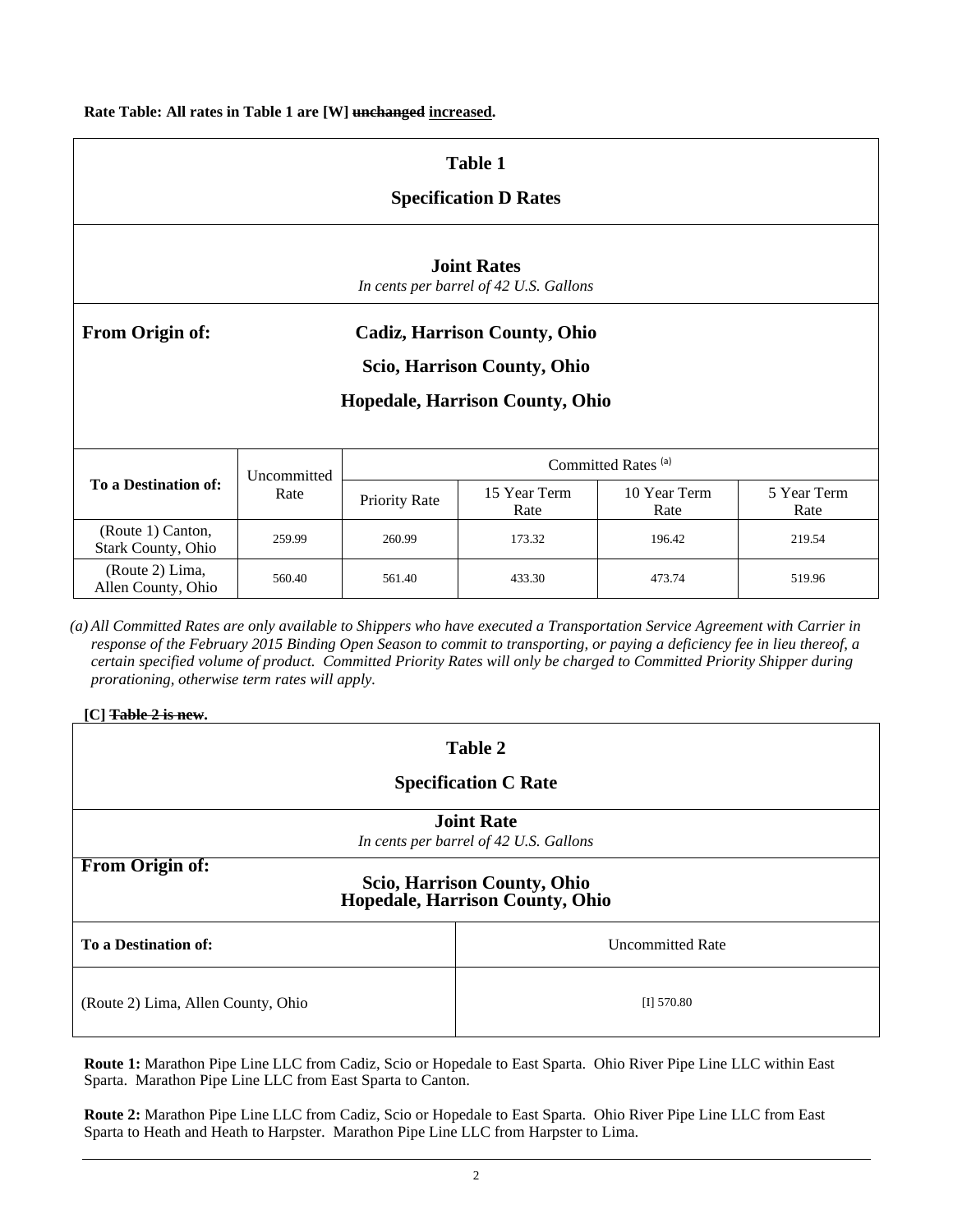#### **Item No. 1 - Specification of Commodities moved under Joint Tariff:**

#### SPECIFICATION C – (Liquified Petroleum Gases)

Liquified Petroleum Gases will be recieved for transportation hereunder provided they are of good merchantable quality.

 This specification includes those liquified petroleum gases commonly known as propane, isobutane, butane or mixtures of such products.

#### SPECIFICATION D—(Utica Petroleum Products)

Utica Petroleum Products will be received for transportation hereunder provided they are of good merchantable quality.

This Specification includes those petroleum products transported from the Utica Shale area and commonly known as light condensate, natural gasoline (diluent) and natural gasoline (fractionation.)

Carrier shall not be obligated to accept any Specification D commodity that, as determined by Carrier, has on receipt any untreated cracked material including coker by-products, olefin plant by-products, cat cracked stocks, or organic chlorides.

Carrier will, when required by subsequent pipelines or when product quality concerns arise, require Shipper to furnish a certificate setting forth in detail the specifications of each commodity offered for transportation to Carrier's pipeline or other facilities. Carrier will, at its discretion, sample and/or test any commodities tendered for transportation. In the event of variance between Carrier's test and Shipper's said certificate, Shipper shall provide Carrier with prompt notification of any tank switches that occur during the pump-out of Specification D Commodity from any Origination Facility.

#### **Item No. 2 - Exceptions to the governing Rules & Regulations regarding Prorationing published in Marathon Pipe Line LLC's FERC No. 295.2.0 (Item No. 10) and Ohio River Pipe Line LLC's FERC No. 75.3.0 (Item No. 10):**

I. Definitions

"Prorationing Month" is the calendar month for which capacity is being allocated.

"Calculation Month" is the calendar month immediately preceding the Proration Month, during which allocations for the Proration Month will be determined.

"Base Period" is the 24-calendar month period one month prior to the Calculation Month.

A "Regular Shipper" is any uncommitted shipper having a record of movements in the line segment being prorated during the Base Period.

A "New Shipper" is any shipper who is not a Regular Shipper or a Committed Priority Shipper.

"Committed Volumes" are the volumes obligated by a Committed Priority Shipper in response of a binding open season through an executed transportation services agreement with Carrier.

A "Committed Priority Shipper" means a shipper that has executed a transportation services agreement with Carrier in response of a binding open season and commits to transporting, or paying for the transportation of a specific minimum volume Commodities. Committed Priority Shippers have priority service on designated pipeline systems in exchange for a premium rate. Committed Priority Shippers will be treated as a Regular Shipper for any nominations in excess of their committed volume. Committed Priority Shippers will also be treated as a Regular Shipper for any portion of their committed volumes that is tendered to a receipt point other than the receipt point determined in the transportation service agreement.

"Base Shipment Ratio" is the value determined by dividing the volume of Commodities moved for a Shipper or a Shipper's Committed Volumes, whichever is higher, through the pipeline during the Base Period by the total Commodities moved through the pipeline for all shippers during the Base Period.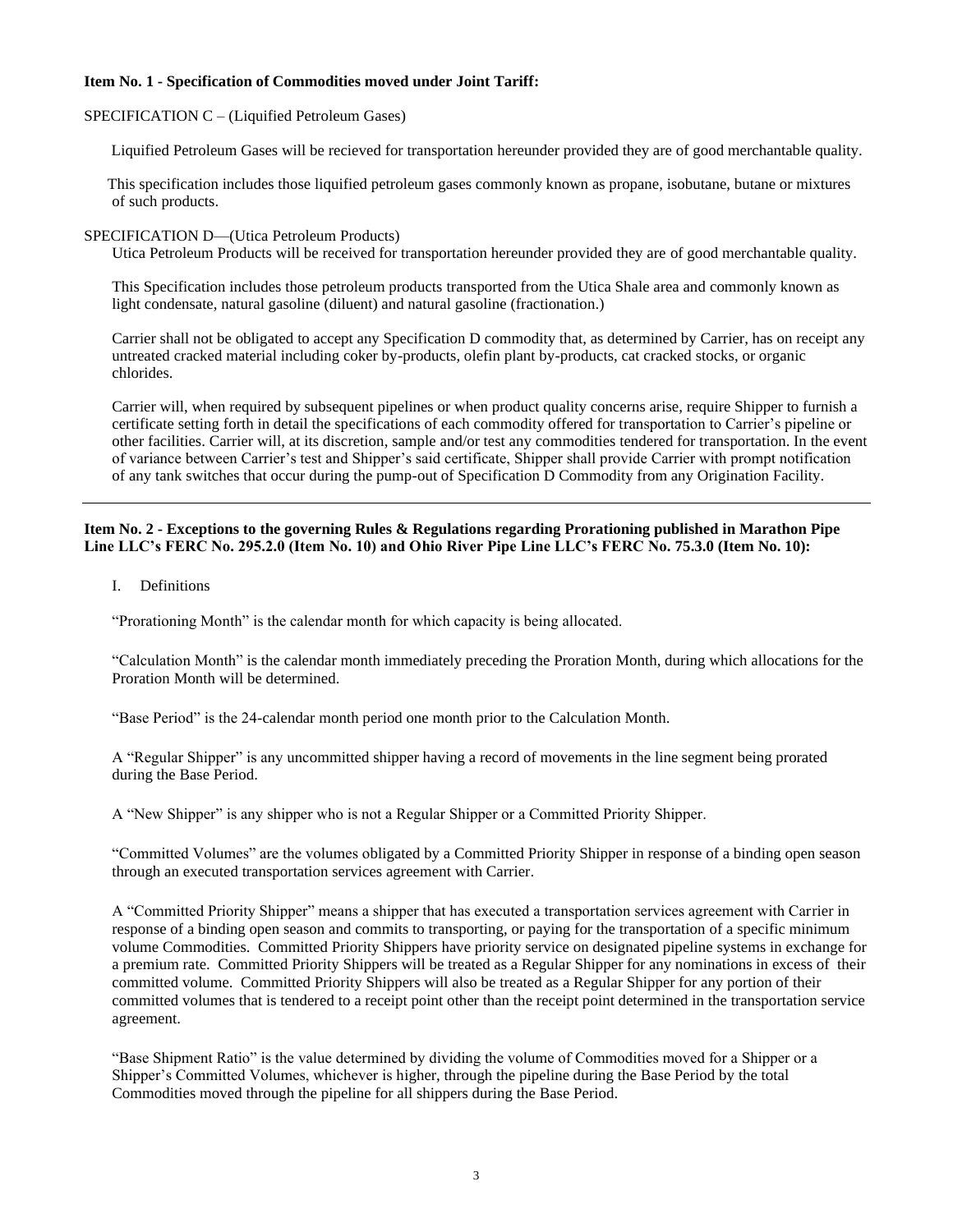"Binding Nominations": For any month, if the Carrier determines the Nominations exceed its capacity, then the Carrier will notify each Shipper and provide each Shipper an opportunity to reduce its Nomination, which Nomination shall be considered a Binding Nomination. If a Shipper does not submit a reduced Nomination then its initial Nomination shall be considered its Binding Nomination.

#### II. Proration Procedure

- (1) Nominations from Committed Priority Shippers up to the level of their Committed Volume will not be subject to prorationing under normal operating circumstances.
- (2) If Nominations from Committed Priority Shippers for the month is less than their Committed Volume, the Committed Priority Shippers will be allocated only the amount of its Nomination, still subject to their annual or quarterly deficiency obligation as determined with their transportation service agreement.
- (3) The remaining capacity will be made available to accommodate nominations made by Regular Shippers and New Shippers using historical rights in the following manner:
	- a. The capacity allocated to each Shipper will be determined by multiplying their Base Shipment Ratio times the remaining capacity of the line segment being prorated during the Proration Month.
	- b. If the results of the calculation in Item II (3)(A) for a Shipper is less than 5,000 barrels, then Shipper's allotted capacity will be increased to 5,000 barrels for the Proration Month.
	- c. If the results of the calculation in Item II  $(3)(A)$  for a Shipper is greater than that Shipper's Nomination on that line segment, then that Shipper's allotted capacity will be reduced to equal its Nomination on that line segment. The remaining capacity shall be allocated among Shippers in proportion to their Base Shipment Ratio.
	- d. New Shippers will be included in the allocation of the pipeline Capacity. Since New Shippers will have a Base Shipment Ratio of zero, such New Shipper will receive the minimum capacity allocation of 5,000 barrels during the Proration Month. Capacity for all New Shippers will be limited to 10% of the total segment.
	- e. If a New or Regular Shipper tenders a volume greater or equal to ninety-five percent (95%) of its Binding Nomination, then such Shipper shall be invoiced based on its delivered volumes. If a Shipper tenders less than ninety-five percent (95%) of its Binding Nomination then Shipper shall be invoiced for its delivered volumes for that month, plus the product of the applicable tariff and volume equal to the difference between the actual volume received by Carrier and a volume equal to ninety-five percent (95%) of the Shipper's Binding Nomination or Shipper's prorated Binding Nomination, as adjusted by further prorating or operational factors.

#### III. General

In no event will any portion of an allocation granted to a New Shipper be used in such manner that it will increase the allocation of another Shipper beyond what he is entitled to under this Proration Policy. Carrier may require written assurances from responsible officials of Shippers regarding use of allocated capacity stating that this requirement has not been violated. In the event any New Shipper shall, by any device, scheme or arrangement whatsoever, make available to another Shipper or in the event any Shipper shall receive and use any capacity from a New Shipper through violation of this requirement, the allocated capacity for both Shippers will be reduced to the extent of the excess capacity so made available or used in the shipping cycles next following discovery of the violation which are under proration.

When Nominations submitted by Shippers to Carrier on or before the fifteenth  $(15<sup>th</sup>)$  of the month preceding the Operating Month do not exceed the capacity of the system or any line segment thereof, additional Nominations may be accepted by the Carrier to fill capacity. These additional Nominations will be accepted only if they do not impair the movement of Commodities nominated before the fifteenth  $(15<sup>th</sup>)$  of the preceding month.